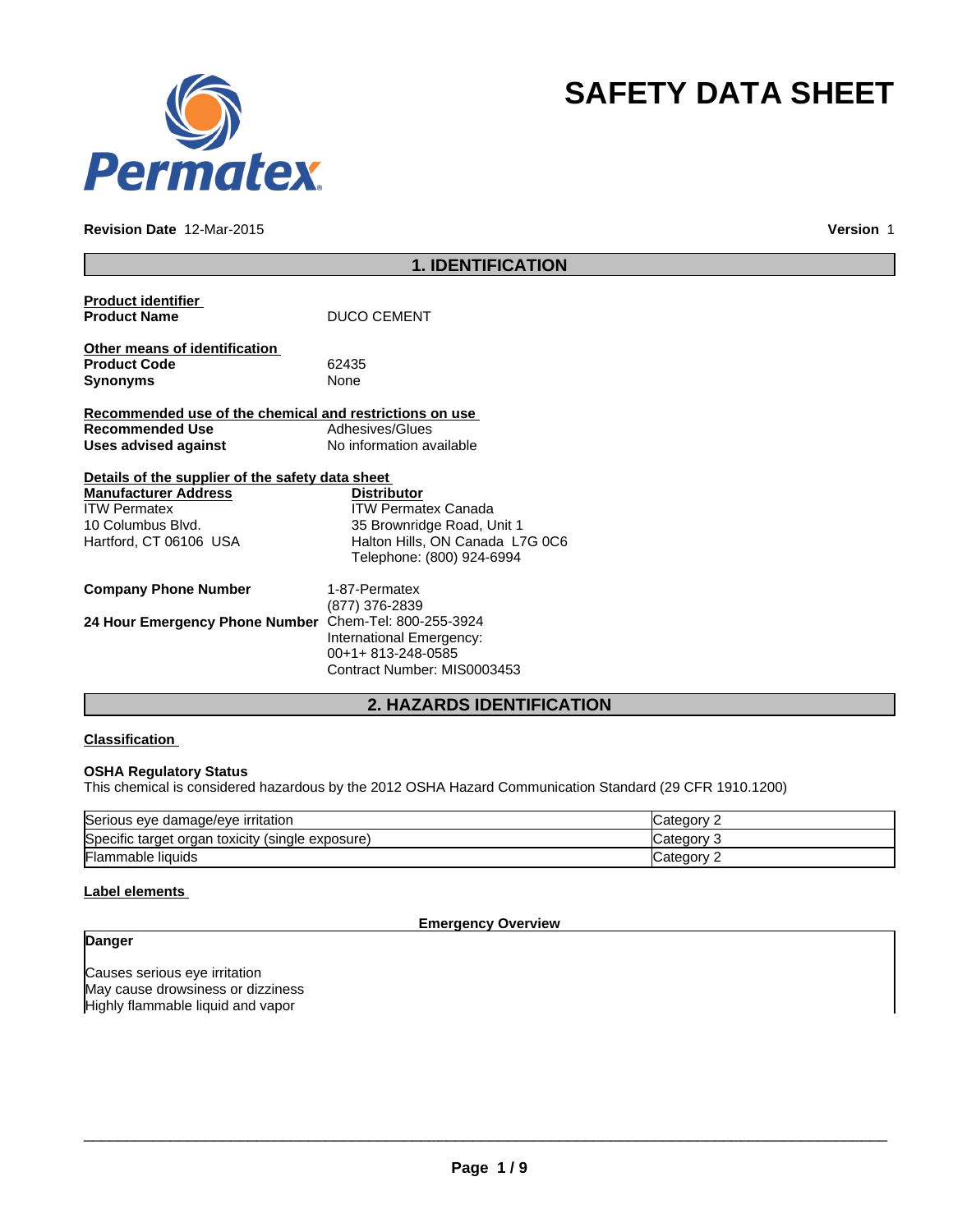

## **Precautionary Statements - Prevention**

Use personal protective equipment as required Wash face, hands and any exposed skin thoroughly after handling Wear eye/face protection Avoid breathing dust/fume/gas/mist/vapors/spray Use only outdoors or in a well-ventilated area Keep away from heat/sparks/open flames/hot surfaces. — No smoking Keep container tightly closed Ground/bond container and receiving equipment Use explosion-proof electrical/ventilating/lighting/equipment Use only non-sparking tools Take precautionary measures against static discharge Keep cool

#### **Precautionary Statements - Response**

IF exposed or concerned: Get medical advice/attention IF IN EYES: Rinse cautiously with water for several minutes. Remove contact lenses, if present and easy to do. Continue rinsing If eye irritation persists: Get medical advice/attention IF ON SKIN (or hair): Remove/Take off immediately all contaminated clothing. Rinse skin with water/shower IF INHALED: Remove victim to fresh air and keep at rest in a position comfortable for breathing In case of fire: Use CO2, dry chemical, or foam for extinction

## **Precautionary Statements - Storage**

Store in a well-ventilated place. Keep cool Do not expose to temperatures exceeding 122 °F (50 °C)

#### **Precautionary Statements - Disposal**

Dispose of contents/container to an approved waste disposal plant

#### **Hazards not otherwise classified (HNOC)**

Not applicable

#### **Other Information**

Carcinogenic effects: Not applicable

Unknown acute toxicity 4% of the mixture consists of ingredient(s) of unknown toxicity

# **3. COMPOSITION/INFORMATION ON INGREDIENTS**

### **Substance**

| <b>Chemical Name</b>         | <b>CAS No</b> | Weight-%   | <b>Trade Secret</b> |
|------------------------------|---------------|------------|---------------------|
| <b>ACETONE</b>               | 67-64-1       | $60 - 100$ |                     |
| <b>CELLULOSE NITRATE</b>     | 9004-70-0     | $10 - 30$  |                     |
| 2-PROPANOL                   | 67-63-0       | $3 - 7$    |                     |
| <b>CAMPHOR</b>               | 76-22-2       | $1 - 5$    |                     |
| 1-METHOXY-2-PROPANOL ACETATE | 108-65-6      | $1 - 5$    |                     |

\*The exact percentage (concentration) of composition has been withheld as a trade secret.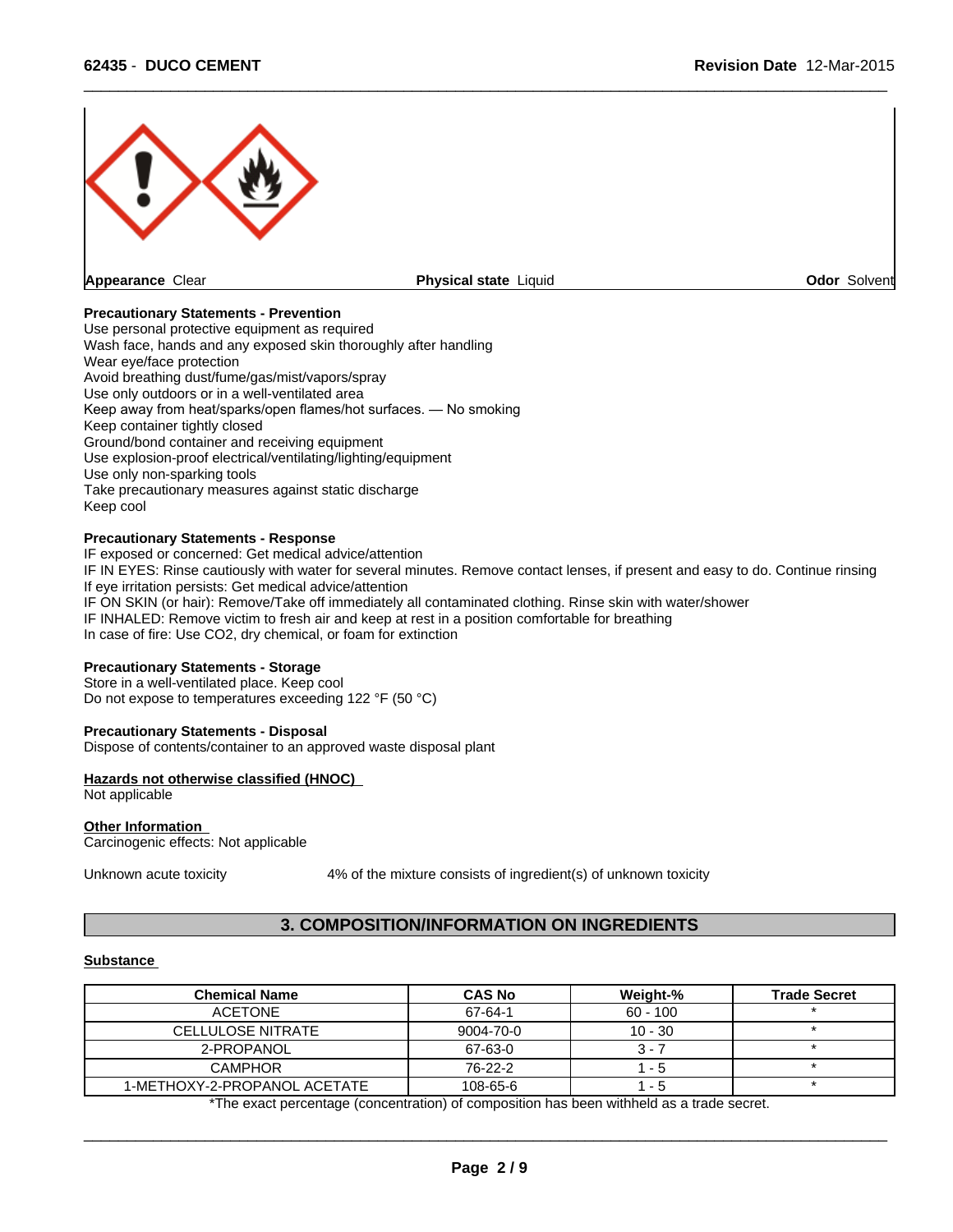# **4. FIRST AID MEASURES**

 $\overline{\phantom{a}}$  ,  $\overline{\phantom{a}}$  ,  $\overline{\phantom{a}}$  ,  $\overline{\phantom{a}}$  ,  $\overline{\phantom{a}}$  ,  $\overline{\phantom{a}}$  ,  $\overline{\phantom{a}}$  ,  $\overline{\phantom{a}}$  ,  $\overline{\phantom{a}}$  ,  $\overline{\phantom{a}}$  ,  $\overline{\phantom{a}}$  ,  $\overline{\phantom{a}}$  ,  $\overline{\phantom{a}}$  ,  $\overline{\phantom{a}}$  ,  $\overline{\phantom{a}}$  ,  $\overline{\phantom{a}}$ 

## **Description of first aid measures**

| <b>General advice</b>                                                                                                   | Get medical advice/attention if you feel unwell.                                                                                                                                                                                        |  |  |  |  |
|-------------------------------------------------------------------------------------------------------------------------|-----------------------------------------------------------------------------------------------------------------------------------------------------------------------------------------------------------------------------------------|--|--|--|--|
| Eye contact                                                                                                             | IF IN EYES: Rinse cautiously with water for several minutes. Remove contact lenses, if<br>present and easy to do. Continue rinsing. If eye irritation persists: Get medical<br>advice/attention.                                        |  |  |  |  |
| <b>Skin contact</b>                                                                                                     | IF ON SKIN (or hair): Remove/Take off immediately all contaminated clothing. Rinse skin<br>with water/shower. Wash skin with soap and water. If skin irritation persists, call a<br>physician. Wash contaminated clothing before reuse. |  |  |  |  |
| <b>Inhalation</b>                                                                                                       | IF INHALED: Remove victim to fresh air and keep at rest in a position comfortable for<br>breathing. If symptoms persist, call a physician.                                                                                              |  |  |  |  |
| Ingestion                                                                                                               | IF SWALLOWED. Do NOT induce vomiting. Never give anything by mouth to an<br>unconscious person. Call a physician.                                                                                                                       |  |  |  |  |
| Self-protection of the first aider                                                                                      | Use personal protective equipment as required. Avoid contact with skin, eyes or clothing.                                                                                                                                               |  |  |  |  |
| Most important symptoms and effects, both acute and delayed                                                             |                                                                                                                                                                                                                                         |  |  |  |  |
| <b>Symptoms</b>                                                                                                         | See section 2 for more information.                                                                                                                                                                                                     |  |  |  |  |
|                                                                                                                         | Indication of any immediate medical attention and special treatment needed                                                                                                                                                              |  |  |  |  |
| Note to physicians                                                                                                      | Treat symptomatically.                                                                                                                                                                                                                  |  |  |  |  |
|                                                                                                                         | <b>5. FIRE-FIGHTING MEASURES</b>                                                                                                                                                                                                        |  |  |  |  |
| Suitable extinguishing media<br>Carbon dioxide (CO2), Dry chemical, Foam                                                |                                                                                                                                                                                                                                         |  |  |  |  |
| Unsuitable extinguishing media<br>None.                                                                                 |                                                                                                                                                                                                                                         |  |  |  |  |
| Specific hazards arising from the chemical<br>Highly flammable. Vapors may travel to source of ignition and flash back. |                                                                                                                                                                                                                                         |  |  |  |  |
| <b>Explosion data</b><br><b>Sensitivity to Mechanical Impact</b><br><b>Sensitivity to Static Discharge</b>              | None.<br>None.                                                                                                                                                                                                                          |  |  |  |  |
| <b>Protective equipment and precautions for firefighters</b><br>protective gear.                                        | As in any fire, wear self-contained breathing apparatus pressure-demand, MSHA/NIOSH (approved or equivalent) and full                                                                                                                   |  |  |  |  |
|                                                                                                                         | <b>6. ACCIDENTAL RELEASE MEASURES</b>                                                                                                                                                                                                   |  |  |  |  |
|                                                                                                                         | Personal precautions, protective equipment and emergency procedures                                                                                                                                                                     |  |  |  |  |
| <b>Personal precautions</b>                                                                                             | Ensure adequate ventilation, especially in confined areas. Avoid contact with eyes and skin.<br>Use personal protective equipment as required.                                                                                          |  |  |  |  |
| <b>Environmental precautions</b>                                                                                        |                                                                                                                                                                                                                                         |  |  |  |  |
| <b>Environmental precautions</b>                                                                                        | See Section 12 for additional ecological information. Do not flush into surface water or<br>sanitary sewer system.                                                                                                                      |  |  |  |  |

## **Methods and material for containment and cleaning up**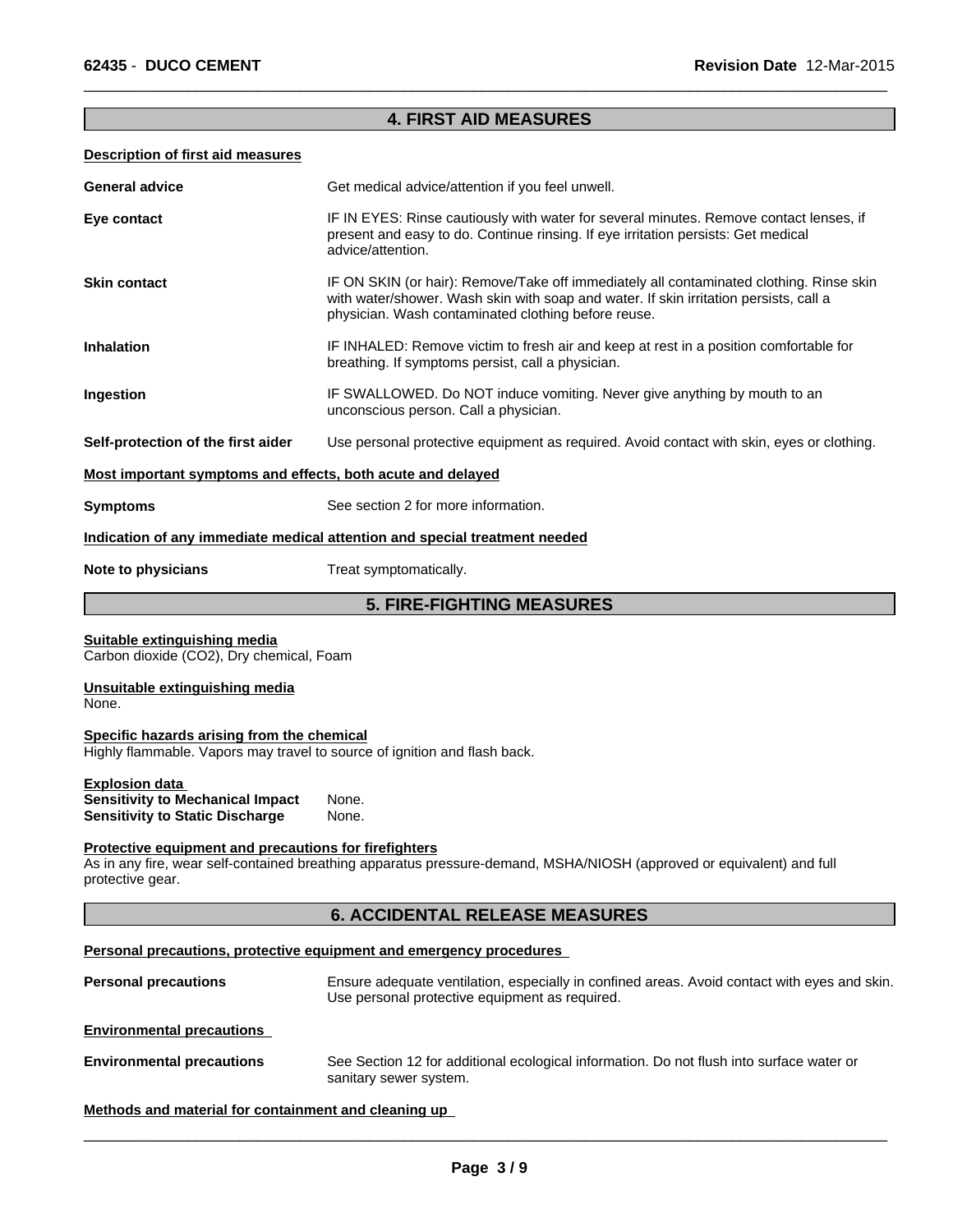| <b>Methods for containment</b>                               | Prevent further leakage or spillage if safe to do so.                                                                                                                                                                                                                                                                                                          |  |  |
|--------------------------------------------------------------|----------------------------------------------------------------------------------------------------------------------------------------------------------------------------------------------------------------------------------------------------------------------------------------------------------------------------------------------------------------|--|--|
| Methods for cleaning up                                      | Eliminate all ignition sources if safe to do so. Ensure adequate ventilation. Soak up with<br>inert absorbent material. Sweep up and shovel into suitable containers for disposal.                                                                                                                                                                             |  |  |
| Prevention of secondary hazards                              | Clean contaminated objects and areas thoroughly observing environmental regulations.                                                                                                                                                                                                                                                                           |  |  |
|                                                              | <b>7. HANDLING AND STORAGE</b>                                                                                                                                                                                                                                                                                                                                 |  |  |
| <b>Precautions for safe handling</b>                         |                                                                                                                                                                                                                                                                                                                                                                |  |  |
| Advice on safe handling                                      | Handle in accordance with good industrial hygiene and safety practice. Avoid breathing<br>vapors or mists. Avoid contact with skin, eyes or clothing. Wash thoroughly after handling.<br>Wash contaminated clothing before reuse. Keep away from heat/sparks/open flames/hot<br>surfaces. — No smoking. Take precautionary measures against static discharges. |  |  |
| Conditions for safe storage, including any incompatibilities |                                                                                                                                                                                                                                                                                                                                                                |  |  |
| <b>Storage Conditions</b>                                    | Do not expose to temperatures exceeding 50 °C/122 °F. Keep away from heat, sparks,<br>flame and other sources of ignition (i.e., pilot lights, electric motors and static electricity).                                                                                                                                                                        |  |  |
| Incompatible materials                                       | Strong acids, Bases, Acids, Amines                                                                                                                                                                                                                                                                                                                             |  |  |
|                                                              | <b>8. EXPOSURE CONTROLS/PERSONAL PROTECTION</b>                                                                                                                                                                                                                                                                                                                |  |  |

#### **Control parameters**

### **Exposure Guidelines** .

|                                                                                                            | <b>NIOSH IDLH</b> |
|------------------------------------------------------------------------------------------------------------|-------------------|
| <b>ACETONE</b><br>STEL: 750 ppm<br>TWA: 1000 ppm<br><b>IDLH: 2500 ppm</b>                                  |                   |
| 67-64-1<br>TWA: 2400 mg/m <sup>3</sup><br>TWA: 500 ppm<br>TWA: 250 ppm                                     |                   |
| (vacated) TWA: 750 ppm<br>TWA: 590 mg/m $3$                                                                |                   |
| (vacated) TWA: $1800 \text{ mg/m}^3$                                                                       |                   |
| (vacated) STEL: $2400 \text{ mg/m}^3$ The                                                                  |                   |
| acetone STEL does not apply to the                                                                         |                   |
| cellulose acetate fiber industry. It is                                                                    |                   |
| in effect for all other sectors                                                                            |                   |
| (vacated) STEL: 1000 ppm                                                                                   |                   |
| 2-PROPANOL<br>TWA: 400 ppm<br>STEL: 400 ppm<br>IDLH: 2000 ppm                                              |                   |
| TWA: 980 mg/m <sup>3</sup><br>67-63-0<br>TWA: 400 ppm<br>TWA: 200 ppm                                      |                   |
| (vacated) TWA: 400 ppm<br>TWA: 980 mg/m $3$                                                                |                   |
| (vacated) TWA: 980 mg/m <sup>3</sup><br>STEL: 500 ppm                                                      |                   |
| (vacated) STEL: 500 ppm<br>STEL: 1225 mg/m <sup>3</sup>                                                    |                   |
| (vacated) STEL: 1225 mg/m $3$                                                                              |                   |
| TWA: $2 \text{ mq/m}^3$<br><b>CAMPHOR</b><br>IDLH: $200 \text{ mg/m}^3$<br>STEL: 3 ppm synthetic           |                   |
| (vacated) TWA: 2 mg/m <sup>3</sup><br>TWA: $2 \text{ mg/m}^3$ synthetic<br>76-22-2<br>TWA: 2 ppm synthetic |                   |

*NIOSH IDLH Immediately Dangerous to Life or Health*

**Other Information** Vacated limits revoked by the Court of Appeals decision in AFL-CIO v. OSHA, 965 F.2d 962 (11th Cir., 1992).

**Appropriate engineering controls**

## **Engineering Controls** Showers

Eyewash stations Ventilation systems

## **Individual protection measures, such as personal protective equipment**

| <b>Eye/face protection</b> | Wear safety glasses with side shields (or goggles). |
|----------------------------|-----------------------------------------------------|
| Skin and body protection   | Wear protective gloves and protective clothing.     |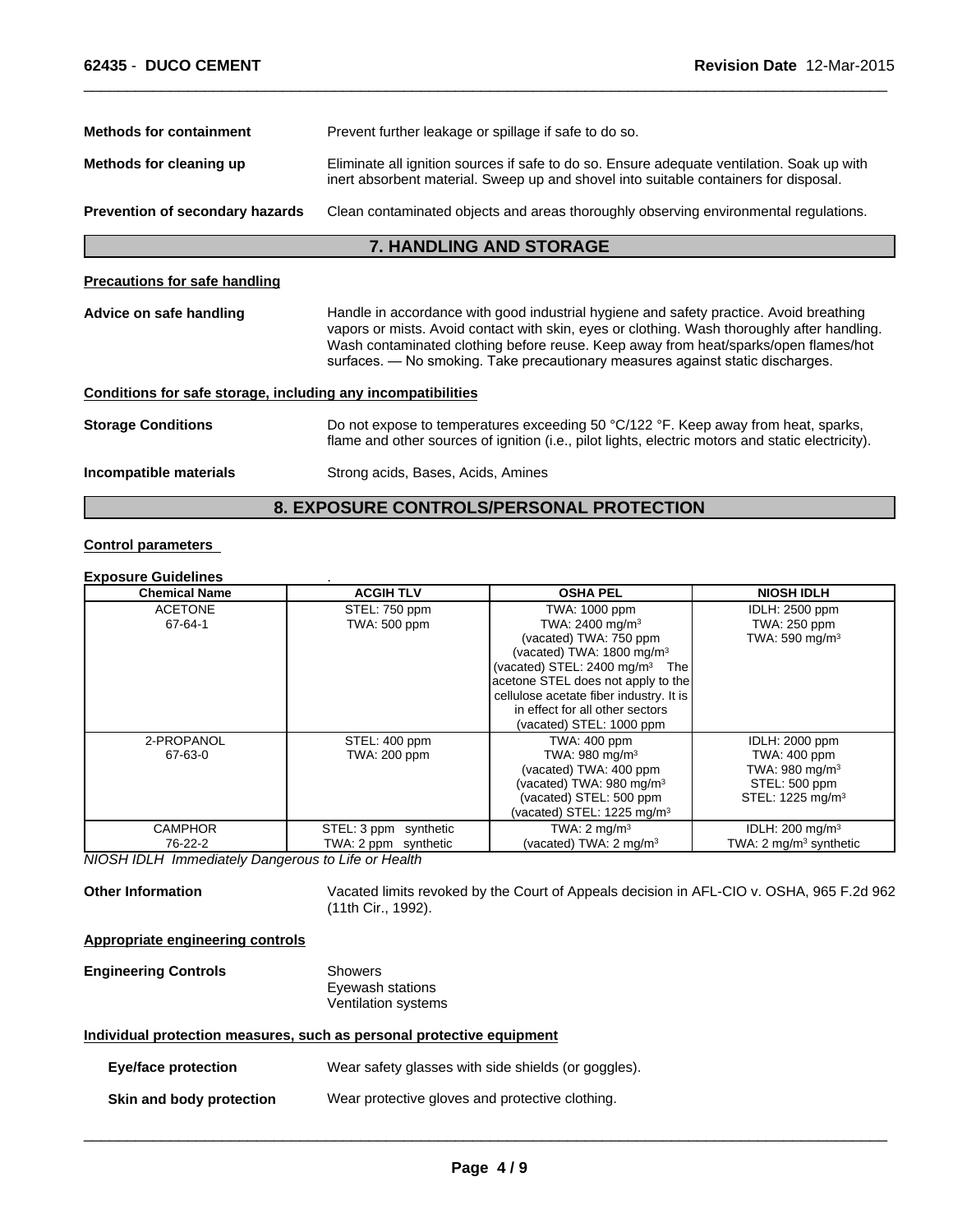| <b>Respiratory protection</b>         | Use NIOSH-approved air-purifying respirator with organic vapor cartridge or canister, as<br>appropriate.                                        |
|---------------------------------------|-------------------------------------------------------------------------------------------------------------------------------------------------|
| <b>General Hygiene Considerations</b> | Handle in accordance with good industrial hygiene and safety practice. Regular cleaning of<br>equipment, work area and clothing is recommended. |

# **9. PHYSICAL AND CHEMICAL PROPERTIES**

## **Information on basic physical and chemical properties**

| <b>Physical state</b><br>Appearance<br>Odor                                                                          | Liquid<br>Clear<br>Solvent                                                                                           |                  |
|----------------------------------------------------------------------------------------------------------------------|----------------------------------------------------------------------------------------------------------------------|------------------|
| <b>Odor threshold</b>                                                                                                | No information available                                                                                             |                  |
| <b>Property</b>                                                                                                      | <b>Values</b>                                                                                                        | Remarks • Method |
| рH                                                                                                                   | No information available                                                                                             |                  |
| Melting point / freezing point                                                                                       | No information available                                                                                             |                  |
| Boiling point / boiling range                                                                                        | 55 °C / 131 °F                                                                                                       |                  |
| <b>Flash point</b>                                                                                                   | $-20$ °C / $-4$ °F                                                                                                   |                  |
| <b>Evaporation rate</b>                                                                                              | $<$ 1                                                                                                                | Ether = $1$      |
| <b>Flammability (solid, gas)</b>                                                                                     | No information available                                                                                             |                  |
| <b>Flammability Limit in Air</b>                                                                                     |                                                                                                                      |                  |
| <b>Upper flammability limit:</b>                                                                                     | 13.1%                                                                                                                |                  |
| Lower flammability limit:                                                                                            | 0.6%                                                                                                                 |                  |
| Vapor pressure                                                                                                       | 185 @ 68°F                                                                                                           |                  |
| <b>Vapor density</b>                                                                                                 | >1                                                                                                                   | $Air = 1$        |
| <b>Relative density</b>                                                                                              | 0.87                                                                                                                 |                  |
| <b>Water solubility</b>                                                                                              | Negligible                                                                                                           |                  |
| Solubility in other solvents                                                                                         | No information available                                                                                             |                  |
| <b>Partition coefficient</b>                                                                                         | No information available                                                                                             |                  |
| <b>Autoignition temperature</b>                                                                                      | No information available                                                                                             |                  |
| <b>Decomposition temperature</b>                                                                                     | No information available                                                                                             |                  |
| <b>Kinematic viscosity</b>                                                                                           | No information available                                                                                             |                  |
| <b>Dynamic viscosity</b>                                                                                             | No information available                                                                                             |                  |
| <b>Explosive properties</b>                                                                                          | No information available                                                                                             |                  |
| <b>Oxidizing properties</b>                                                                                          | No information available                                                                                             |                  |
| <b>Other Information</b>                                                                                             |                                                                                                                      |                  |
| <b>Softening point</b><br><b>Molecular weight</b><br><b>VOC Content (%)</b><br><b>Density</b><br><b>Bulk density</b> | No information available<br>No information available<br>8.5%<br>No information available<br>No information available |                  |
|                                                                                                                      |                                                                                                                      |                  |

# **10. STABILITY AND REACTIVITY**

#### **Reactivity**  No data available

#### **Chemical stability**

Stable under recommended storage conditions.

#### **Possibility of Hazardous Reactions** None under normal processing.

## **Conditions to avoid**

Heat, flames and sparks.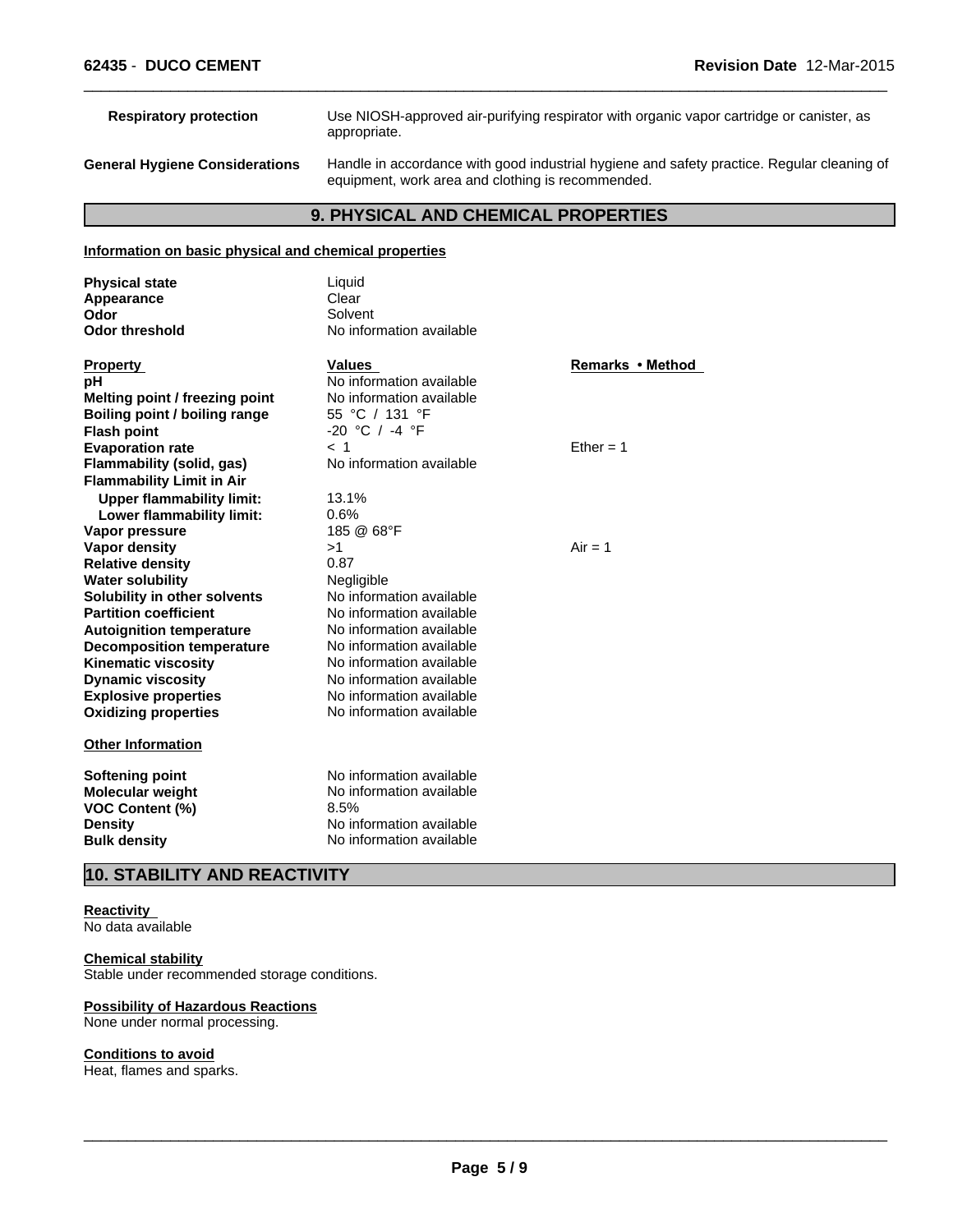#### **Incompatible materials**

Strong acids, Bases, Acids, Amines

## **Hazardous Decomposition Products**

Carbon oxides, Nitrogen oxides (NOx)

# **11. TOXICOLOGICAL INFORMATION**

 $\overline{\phantom{a}}$  ,  $\overline{\phantom{a}}$  ,  $\overline{\phantom{a}}$  ,  $\overline{\phantom{a}}$  ,  $\overline{\phantom{a}}$  ,  $\overline{\phantom{a}}$  ,  $\overline{\phantom{a}}$  ,  $\overline{\phantom{a}}$  ,  $\overline{\phantom{a}}$  ,  $\overline{\phantom{a}}$  ,  $\overline{\phantom{a}}$  ,  $\overline{\phantom{a}}$  ,  $\overline{\phantom{a}}$  ,  $\overline{\phantom{a}}$  ,  $\overline{\phantom{a}}$  ,  $\overline{\phantom{a}}$ 

### **Information on likely routes of exposure**

| May cause irritation of respiratory tract. May cause drowsiness or dizziness.      |
|------------------------------------------------------------------------------------|
| Contact with eyes may cause irritation. May cause redness and tearing of the eyes. |
| May cause skin irritation and/or dermatitis.                                       |
| Ingestion may cause irritation to mucous membranes.                                |
|                                                                                    |

| <b>Chemical Name</b>                               | Oral LD50            | Dermal LD50             | <b>Inhalation LC50</b>                |
|----------------------------------------------------|----------------------|-------------------------|---------------------------------------|
| <b>ACETONE</b>                                     | $=$ 5800 mg/kg (Rat) |                         | $= 50100$ mg/m <sup>3</sup> (Rat) 8 h |
| 67-64-1                                            |                      |                         |                                       |
| <b>CELLULOSE NITRATE</b><br>  9004-70-0            | $>$ 5 g/kg (Rat)     |                         |                                       |
| 2-PROPANOL<br>167-63-0                             | $= 1870$ mg/kg (Rat) | $= 4059$ mg/kg (Rabbit) | $= 72600$ mg/m <sup>3</sup> (Rat) 4 h |
| 1-METHOXY-2-PROPANOL<br><b>ACETATE</b><br>108-65-6 | $= 8532$ mg/kg (Rat) | $>$ 5 g/kg (Rabbit)     |                                       |

## **Information on toxicological effects**

**Symptoms** No information available.

#### **Delayed and immediate effects as well as chronic effects from short and long-term exposure**

| <b>Sensitization</b>                                                                           | No information available.                          |                                                                                          |            |             |  |
|------------------------------------------------------------------------------------------------|----------------------------------------------------|------------------------------------------------------------------------------------------|------------|-------------|--|
| Germ cell mutagenicity                                                                         | No information available.                          |                                                                                          |            |             |  |
| Carcinogenicity                                                                                |                                                    | The table below indicates whether each agency has listed any ingredient as a carcinogen. |            |             |  |
| <b>Chemical Name</b>                                                                           | <b>ACGIH</b>                                       | <b>IARC</b>                                                                              | <b>NTP</b> | <b>OSHA</b> |  |
| <b>ICELLULOSE NITRATE</b>                                                                      |                                                    | Group 2A                                                                                 |            | х           |  |
| 9004-70-0                                                                                      |                                                    |                                                                                          |            |             |  |
| 2-PROPANOL                                                                                     |                                                    | Group 1                                                                                  |            | X           |  |
| 67-63-0                                                                                        |                                                    |                                                                                          |            |             |  |
| Group 1 - Carcinogenic to Humans<br>Group 2A - Probably Carcinogenic to Humans<br>X - Present  | IARC (International Agency for Research on Cancer) | OSHA (Occupational Safety and Health Administration of the US Department of Labor)       |            |             |  |
| <b>Target Organ Effects</b>                                                                    |                                                    | Central nervous system, Eyes, Respiratory system, Skin.                                  |            |             |  |
| Numerical measures of toxicity - Product Information                                           |                                                    |                                                                                          |            |             |  |
| The following values are calculated based on chapter 3.1 of the GHS document.<br>ATEmix (oral) | 5358 mg/kg                                         |                                                                                          |            |             |  |

| <b>ATEmix (dermal)</b>               | 61296 mg/kg  |
|--------------------------------------|--------------|
| <b>ATEmix (inhalation-dust/mist)</b> | 123.9 $mq/l$ |

# **12. ECOLOGICAL INFORMATION**

#### **Ecotoxicity**

19% of the mixture consists of components(s) of unknown hazards to the aquatic environment

| . .<br>Name<br>Chemical | plants<br>. .<br>$\cdots$<br>ae/aquatic<br>יור | Fish | .<br>. |
|-------------------------|------------------------------------------------|------|--------|
|                         |                                                |      |        |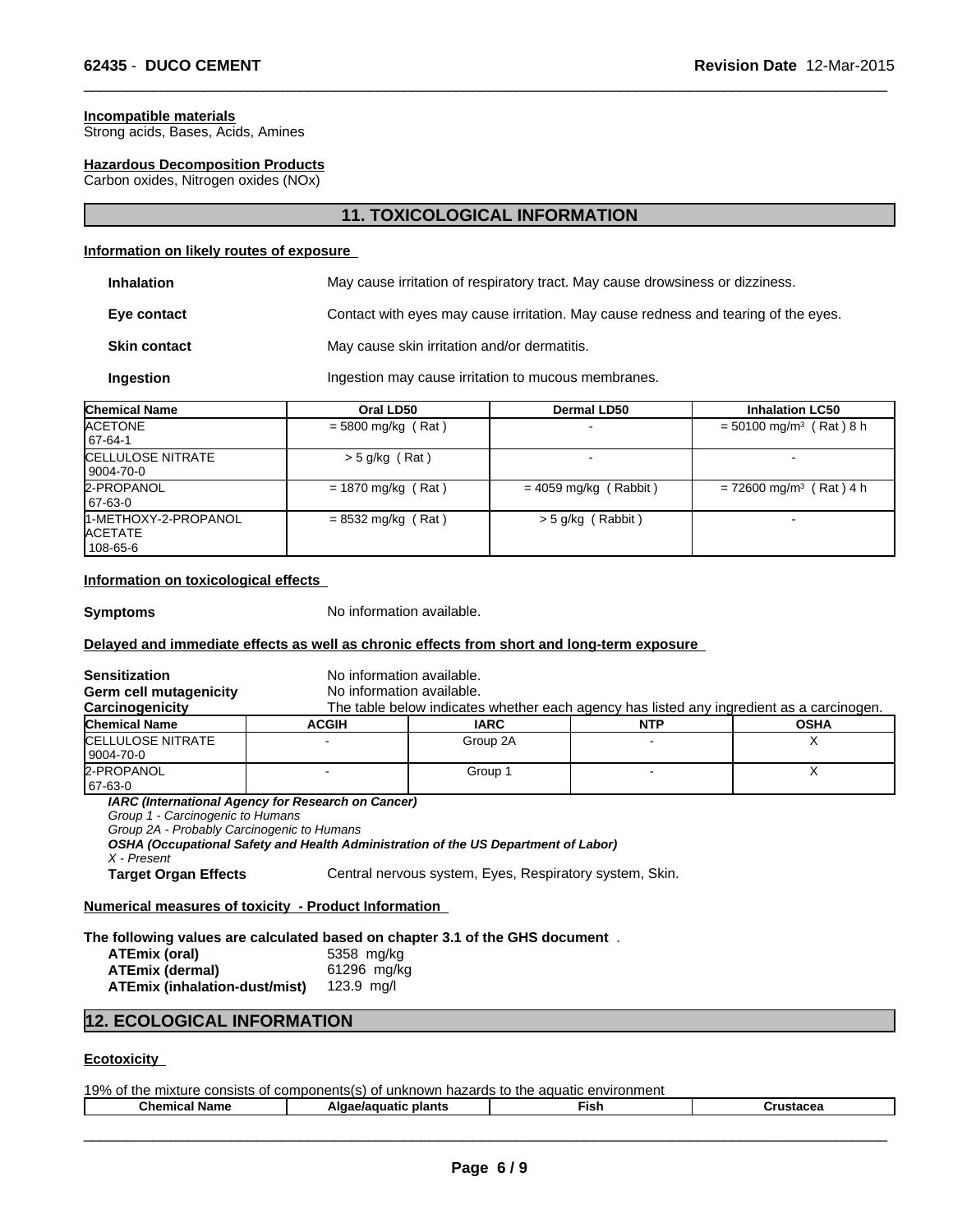| <b>ACETONE</b><br>67-64-1                          |                                                                                                                | 4.74 - 6.33: 96 h Oncorhynchus<br>mykiss mL/L LC50 6210 - 8120: 96                                                                                             | 10294 - 17704: 48 h Daphnia<br>magna mg/L EC50 Static 12600 - |
|----------------------------------------------------|----------------------------------------------------------------------------------------------------------------|----------------------------------------------------------------------------------------------------------------------------------------------------------------|---------------------------------------------------------------|
|                                                    |                                                                                                                | h Pimephales promelas mg/L LC50<br>static 8300: 96 h Lepomis                                                                                                   | 12700: 48 h Daphnia magna mg/L<br>EC <sub>50</sub>            |
|                                                    |                                                                                                                | macrochirus mg/L LC50                                                                                                                                          |                                                               |
| 2-PROPANOL<br>67-63-0                              | 1000: 96 h Desmodesmus<br>subspicatus mg/L EC50 1000: 72 h<br>Desmodesmus subspicatus mg/L<br>EC <sub>50</sub> | 11130: 96 h Pimephales promelas<br>mg/L LC50 static 9640: 96 h<br>Pimephales promelas mg/L LC50<br>flow-through 1400000: 96 h<br>Lepomis macrochirus µg/L LC50 | 13299: 48 h Daphnia magna mg/L<br>EC50                        |
| 1-METHOXY-2-PROPANOL<br><b>ACETATE</b><br>108-65-6 |                                                                                                                | 161: 96 h Pimephales promelas<br>mg/L LC50 static                                                                                                              | 500: 48 h Daphnia magna mg/L<br>EC50                          |

# **Persistence and degradability**

No information available.

#### **Bioaccumulation**

No information available.

#### **Mobility**

No information available.

| <b>Chemical Name</b>                     | <b>Partition coefficient</b> |
|------------------------------------------|------------------------------|
| ACETONE<br>67-64-1                       | $-0.24$                      |
| 2-PROPANOL<br>67-63-0                    | 0.05                         |
| 1-METHOXY-2-PROPANOL ACETATE<br>108-65-6 | 0.43                         |

#### **Other adverse effects**

No information available

# **13. DISPOSAL CONSIDERATIONS**

#### **Waste treatment methods**

**Disposal of wastes** This material, as supplied, is a hazardous waste according to federal regulations (40 CFR 261).

**Contaminated packaging** Do not reuse container.

**US EPA Waste Number D001** 

| <b>Chemical Name</b>   | <b>RCRA</b> | <b>RCRA</b><br>Listing<br><b>Basis for</b> | <b>RCRA - D Series Wastes</b> | <b>RCRA-U</b><br><b>U Series Wastes</b> |
|------------------------|-------------|--------------------------------------------|-------------------------------|-----------------------------------------|
| <b>ACETONE</b><br>AUE. |             | uded in waste stream:<br>-Inc              |                               | U002                                    |
| 67-64-                 |             | F039                                       |                               |                                         |

This product contains one or more substances that are listed with the State of California as a hazardous waste.

| <b>Chemical Name</b>     | California Hazardous Waste Status |
|--------------------------|-----------------------------------|
| ACETONE                  | Ignitable                         |
| 67-64-1                  |                                   |
| <b>CELLULOSE NITRATE</b> | Ignitable                         |
| 9004-70-0                | Reactive                          |
| 2-PROPANOL               | Toxic                             |
| 67-63-0                  | lgnitable                         |

## **14. TRANSPORT INFORMATION**

**DOT** \_\_\_\_\_\_\_\_\_\_\_\_\_\_\_\_\_\_\_\_\_\_\_\_\_\_\_\_\_\_\_\_\_\_\_\_\_\_\_\_\_\_\_\_\_\_\_\_\_\_\_\_\_\_\_\_\_\_\_\_\_\_\_\_\_\_\_\_\_\_\_\_\_\_\_\_\_\_\_\_\_\_\_\_\_\_\_\_\_\_\_\_\_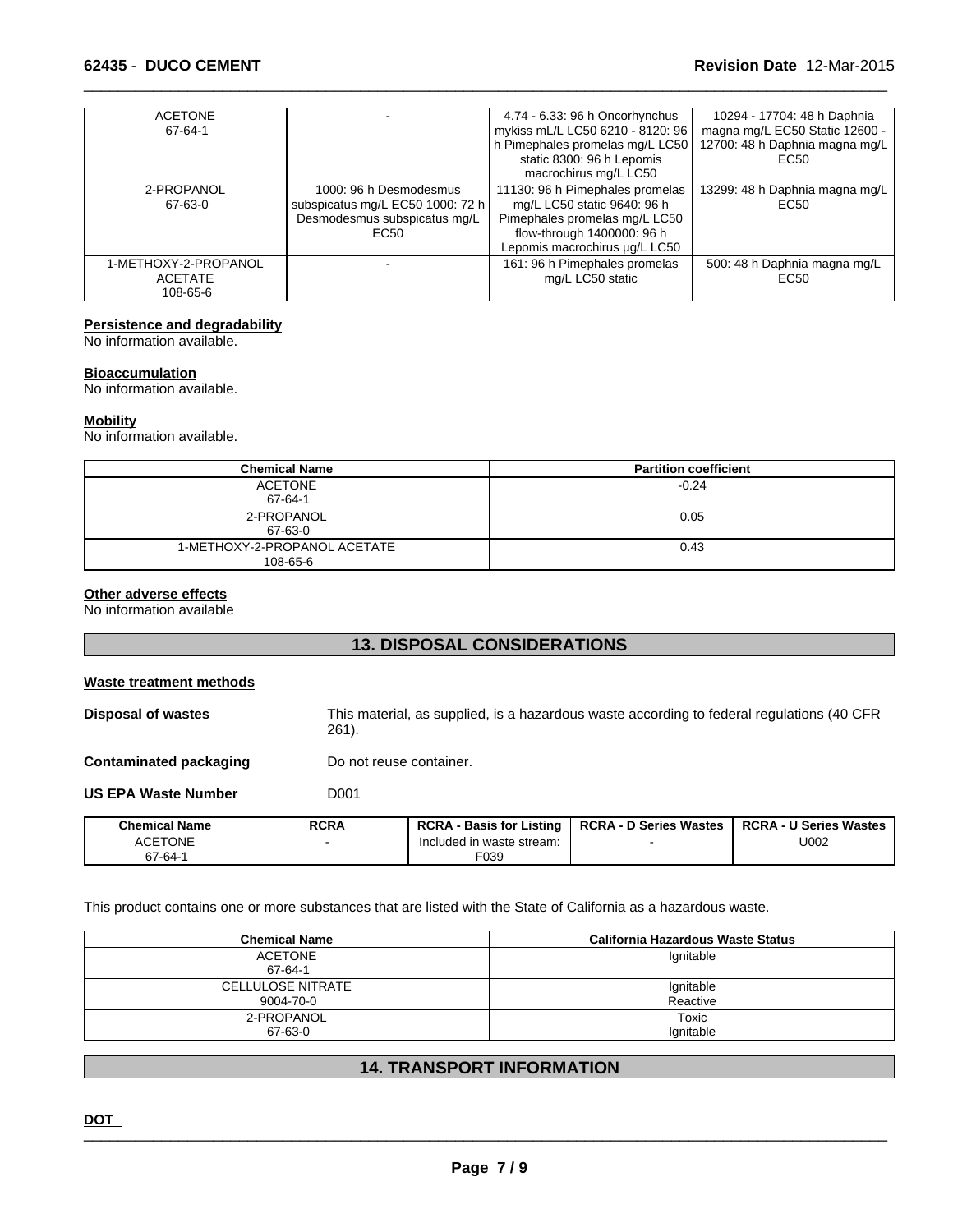| UN/ID no<br>Proper shipping name:<br><b>Hazard Class</b><br><b>Packing Group</b><br><b>Emergency Response Guide</b><br><b>Number</b> | <b>UN 1133</b><br>Adhesives, Limited Quantity (LQ)<br>3<br>$\mathsf{II}$<br>128        |
|--------------------------------------------------------------------------------------------------------------------------------------|----------------------------------------------------------------------------------------|
| IATA<br>UN/ID no<br>Proper shipping name:<br><b>Hazard Class</b><br><b>ERG Code</b>                                                  | <b>ID 8000</b><br>Consumer commodity<br>9<br>9L                                        |
| IMDG<br>UN/ID no<br>Proper shipping name:<br><b>Hazard Class</b><br><b>Packing Group</b><br>EmS-No                                   | <b>UN 1133</b><br>Adhesives, Limited Quantity (LQ)<br>3<br>$\mathsf{I}$<br>$F-E$ , S-D |

# **15. REGULATORY INFORMATION**

 $\overline{\phantom{a}}$  ,  $\overline{\phantom{a}}$  ,  $\overline{\phantom{a}}$  ,  $\overline{\phantom{a}}$  ,  $\overline{\phantom{a}}$  ,  $\overline{\phantom{a}}$  ,  $\overline{\phantom{a}}$  ,  $\overline{\phantom{a}}$  ,  $\overline{\phantom{a}}$  ,  $\overline{\phantom{a}}$  ,  $\overline{\phantom{a}}$  ,  $\overline{\phantom{a}}$  ,  $\overline{\phantom{a}}$  ,  $\overline{\phantom{a}}$  ,  $\overline{\phantom{a}}$  ,  $\overline{\phantom{a}}$ 

| <b>International Inventories</b> |                 |
|----------------------------------|-----------------|
| <b>TSCA</b>                      | Complies        |
| <b>DSL/NDSL</b>                  | Complies        |
| <b>EINECS/ELINCS</b>             | Does not comply |
| <b>ENCS</b>                      | Complies        |
| <b>IECSC</b>                     | Complies        |
| <b>KECL</b>                      | Complies        |
| <b>PICCS</b>                     | Complies        |
| <b>AICS</b>                      | Complies        |

#### **Legend:**

**TSCA** - United States Toxic Substances Control Act Section 8(b) Inventory **DSL/NDSL** - Canadian Domestic Substances List/Non-Domestic Substances List **EINECS/ELINCS** - European Inventory of Existing Chemical Substances/European List of Notified Chemical Substances **ENCS** - Japan Existing and New Chemical Substances **IECSC** - China Inventory of Existing Chemical Substances **KECL** - Korean Existing and Evaluated Chemical Substances **PICCS** - Philippines Inventory of Chemicals and Chemical Substances **AICS** - Australian Inventory of Chemical Substances

### **US Federal Regulations**

#### **SARA 313**

Section 313 of Title III of the Superfund Amendments and Reauthorization Act of 1986 (SARA). This product contains a chemical or chemicals which are subject to the reporting requirements of the Act and Title 40 of the Code of Federal Regulations, Part 372

| <b>Chemical Name</b>                  | <b>SARA 313 - Threshold Values %</b> |  |
|---------------------------------------|--------------------------------------|--|
| 2-PROPANOL - 67-63-0                  | 1.0                                  |  |
| <b>SARA 311/312 Hazard Categories</b> |                                      |  |
| Acute health hazard                   | Yes                                  |  |
| <b>Chronic Health Hazard</b>          | No                                   |  |
| <b>Fire hazard</b>                    | Yes                                  |  |
| Sudden release of pressure hazard     | No                                   |  |
| <b>Reactive Hazard</b>                | No                                   |  |

#### **CWA (Clean Water Act)**

This product does not contain any substances regulated as pollutants pursuant to the Clean Water Act (40 CFR 122.21 and 40 CFR 122.42)